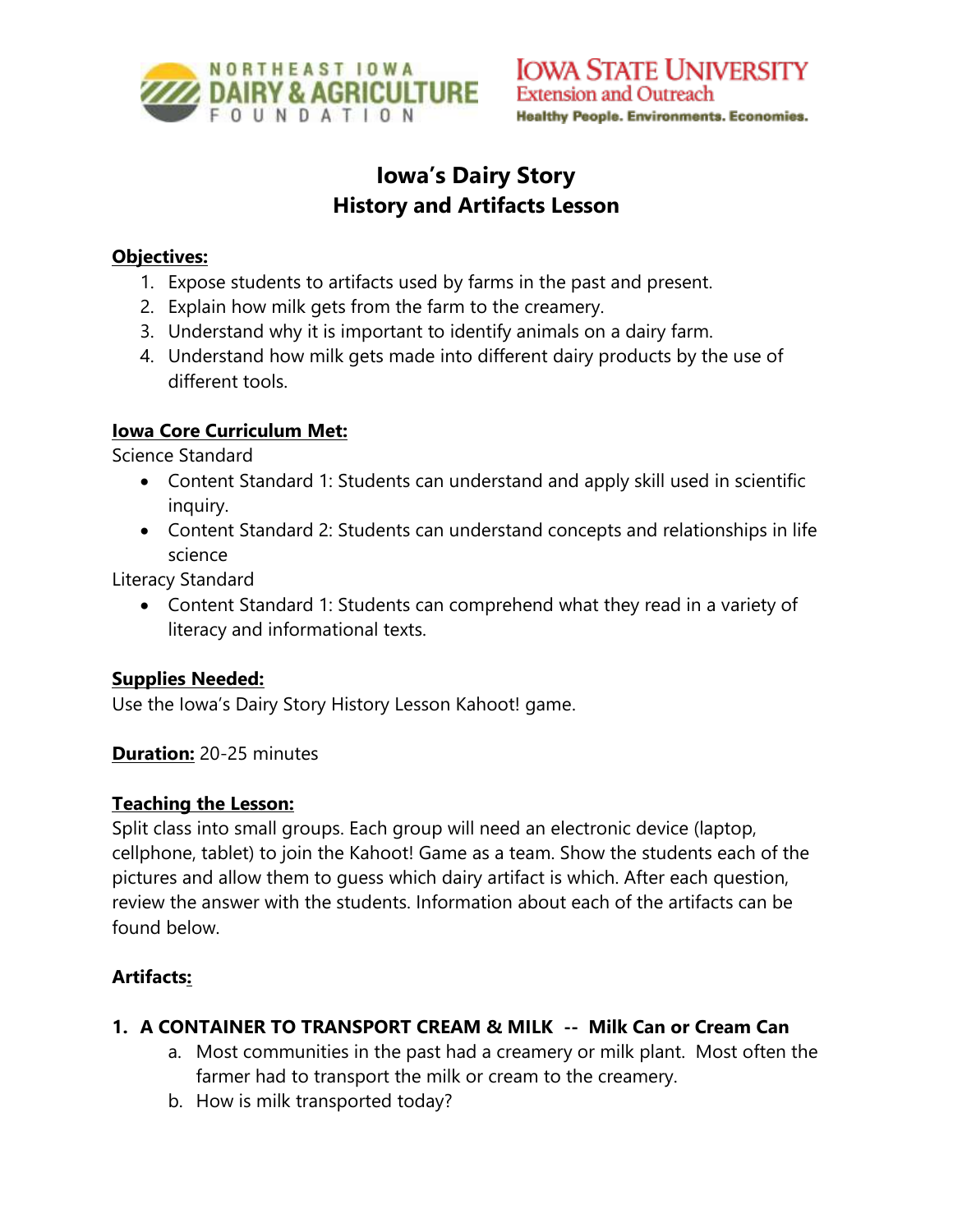i. milk from the cow goes directly into a pipeline, to the bulk tank, to the milk truck, to the processing plant, etc.

# **2. USED TO STIR THE CAN -- Can Stirrer**

- a. Raw milk is not homogenized and the cream comes to the top
- b. Who can explain what homogenized means?
	- i. The milk is forces through small wholes to break up the fat globules. This evenly distributes the fat throughout the milk. Non homogenized milk has larger fat particles in it so the fat will rise to the top of the milk. The person at the creamery needed to stir the milk in the can before the processing was started to mix the fat back into the milk.

#### **3. USED TO STRAIN TO CLEAN THE MILK -- Milk Strainer**

- a. When cows were milked by hand (explain), the milk was exposed to whatever was near the cow. Often straw or other foreign objects fell into the bucket.
- b. Milk was poured into the strainer to filter out anything that fell in the milk.

#### **4. REPLACED MILKING COWS BY HAND -- Milking Machine**

- a. The Surge milking machine was placed on the floor under the cow.
- b. Then, the inflations attached to the cow (explain how cows have four teats).
- c. Imagine this, you have 25 cows, you have to milk them twice a day. You could only milk one cow into these buckets then you would have to carry the buckets to the milk room and dump the milk into the tank.

# **5. KEEPS COWS IN THEIR PLACE -- Stanchion**

- a. The chain on the top and bottom were attached to keep it from moving around. The cow would put their head through the center of it and then the farmer would have to go up to each stanchion and shut them.
- b. Do you think stanchions are still used today.
	- i. Yes they are actually used still today. But they have come out with new stanchions they call head locks where the cows can lock themselves in. This can help the farmer with easier management of the head
	- ii. What is the difference between a stanchion barn and a free stall barn.
		- 1. The biggest difference is that you can milk cows in stanchions. The cows that are in freestall barn are free roaming and must be milked in some type of parlor.

# **6. DOWN THE ESOPHAGUS -- Balling Gun**

a. This item that is still used today to assist farmers in administering medication to cattle. They vary in size depending on the animal size. Calf balling guns are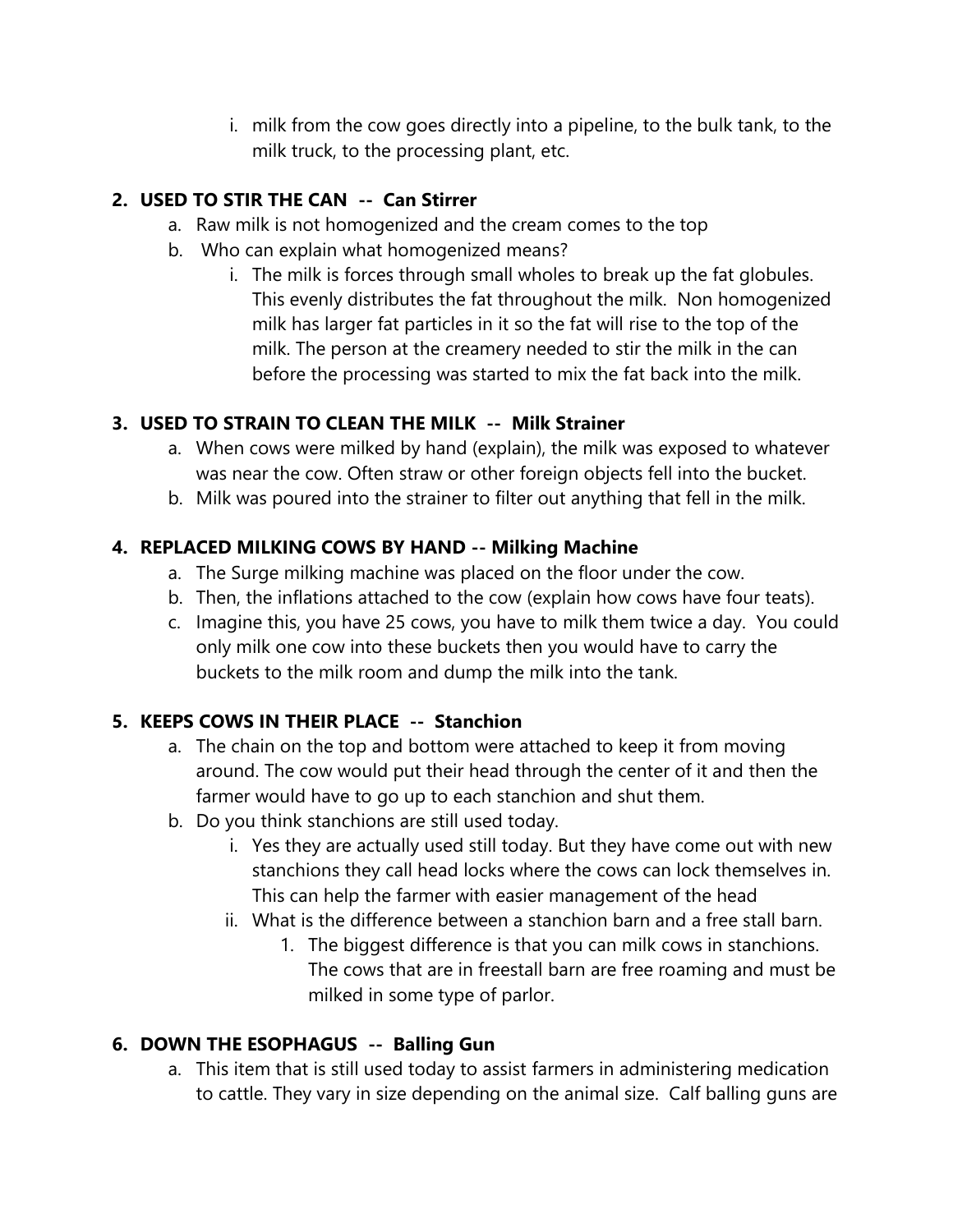much small. A cow pill can be anywhere from the size of a cow magnet to two or even three times the size of a cow magnet.

b. You need to remember cows need help taking their medicine they can't swallow pills like us, so this is the tool that farmers use to help them take pills when they are sick.

# **7. A HARDWARE CATCHER IN THE RETICULUM OF A COW'S STOMACH -- Hardware Magnet**

- a. Cows are not "dainty" eaters. They take big bites of feedstuffs and swallow it fairly rapidly. Pieces of wire, nails and metal (called hardware) collect on the magnet protecting the cow's digestive system. A magnet that was used in a cow is in the display case and shows the kinds of hardware that was collected.
- b. The balling gun is used to give the cow a magnet, so she is protected from hardware disease.

# **8. DIP THE ICY TREAT -- Ice Cream Scoop**

- a. There have been many different kinds of ice cream scoops that have been used over the years. Some have intricate mechanisms and others feature simplicity.
- b. Some of the scoops in this picture date back to the 19<sup>th</sup> century.
- c. Many of the scoops of today have the same design but one of the newest types of scoops has a chemical called antifreeze on the inside, it helps to make the ice cream come off the scoop easier.

# **9. A BRASS BOVINE NECKLACE -- Neck Chain**

- a. Used for identification of individual cows.
- b. Ask about problems with this type of identification -- easy to get lost, caught on something, they can fall off also.

# **10. CLIPPED IN AN EAR FOR VISUAL IDENTIFICATION -- Ear Tag**

- a. How many of you have your ears pierced? Do you remember how much if hurt? Do you ears still hurt from getting them pierced?
- b. Tagging cows is basically the same as getting your ears pierced. We take a tool called a tagger and place it around the ear. Then clamp the tool together to place the tag in the ear much like they clamp the earring in your ear. After a few weeks it will heal.
- c. A cow's ear tag includes helpful information. Each cow has their own number. The name above that is the cow's name and the top name is the sire's name. If you were a cow, what would your ear tag read?